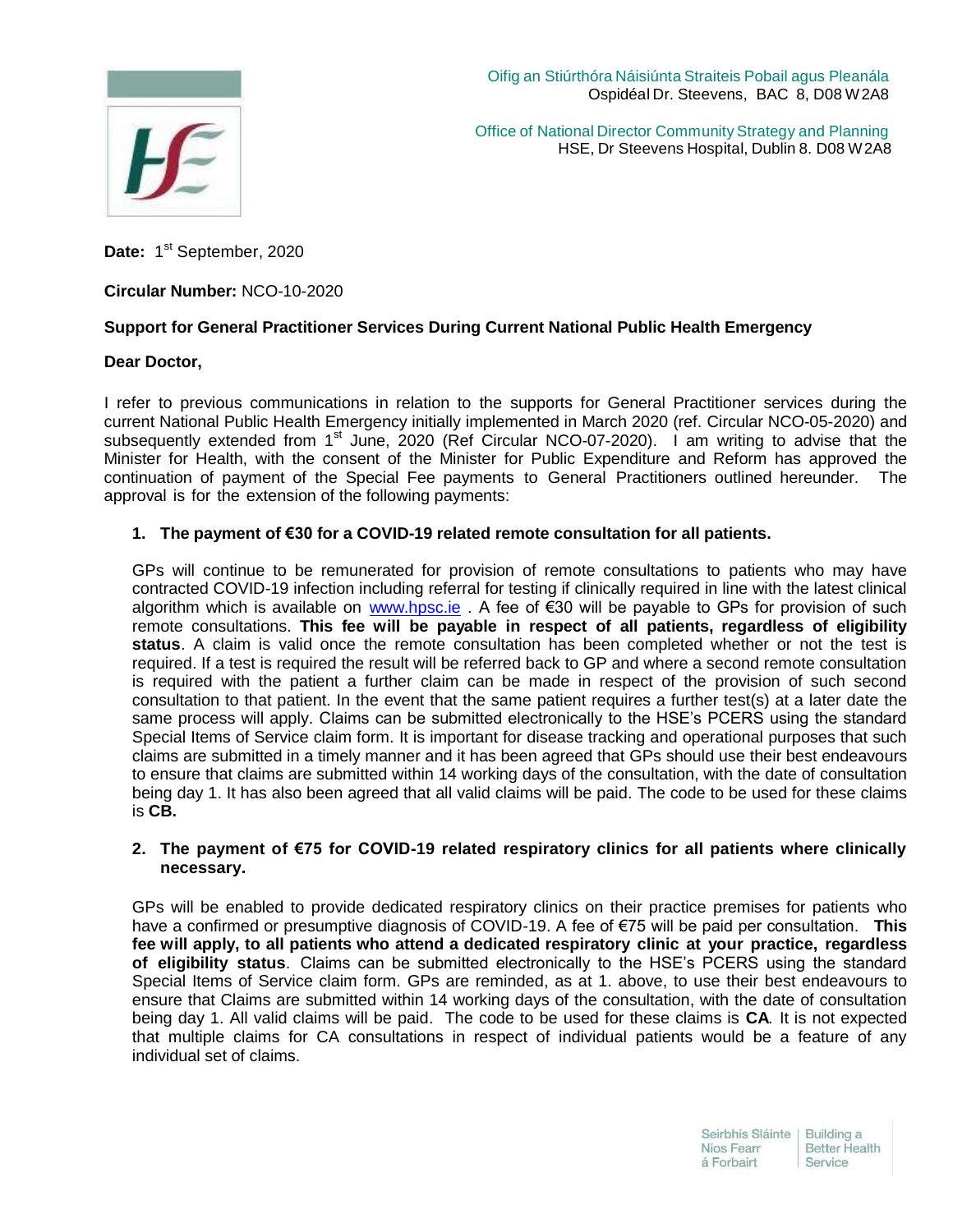The payment for non COVID remote consultations with patients who hold a medical or GP visit card will cease at close of business on Friday 4th September 2020.The above fees arrangements do not, and are not intended to, set a precedent in relation to remuneration of General Practitioners for any service on behalf of the HSE. Insofar as the COVID-19 related supports are concerned, the HSE through the discharge of its standard accountability and probity assurance obligations, will endeavor to ensure that payments are targeted upon such cases and not beyond what is clinically warranted and I am asking that you would be mindful of these considerations.

It is a fundamental feature of the agreement on COVID-19 supports for General Practice that General Practitioners will not make any charge on patients for any element of consultation, in person or remotely, relating to the diagnosis and/or treatment of COVID-19, where such diagnosis and/or treatment is clinically necessary. In the event that a patient is no longer COVID-19 positive but requires treatment for a non-COVID related condition then the normal process should apply whereby the patient is either a private patient or a GMS/GPVC patient and GPs may charge their private patients accordingly or treat their GMS/GPVC patients under the GMS contract.

GPs who do not hold a GMS or other health sector contract with the HSE may also claim these fees and should contact the HSE's National Contracts Office at **044 9395519** or by email at **[natcontractsoffice@hse.ie](mailto:natcontractsoffice@hse.ie)** [fo](mailto:natcontractsoffice@hse.ie)r further information.

Consultations have also been held and agreement reached with the IMO on a range of other issues including continued support for Out of Hours (OOHs) and implementation of the Influenza Vaccination Programme for the 20/21 Influenza season which has informed the Ministers' approach to these issues and which are being approved as part of an overall package of measures to support General Practice during the current National Public Health Emergency.

# **3. Support for GP Out of Hours Services**

The approval for continued grant assistance to GP out of Hours Co-ops until 31st December, 2020 is on the basis that the GP OOHs Service will continue to operate on the same basis as present, and that arrangements will remain in place for GP referral for COVID-19 testing at weekends without any additional fee being payable by patients (both GMS and Non-GMS) or the HSE. The formula for calculating the level of grant assistance for the period 1st September, 2020- 31st December, 2020 is being enhanced and will, for this period, be based on 100% of the cost of all in person (Treatment Centre and Domiciliary based) consultations involving GMS patients during the period 1st September, 2019- 31st December, 2019. The HSE will communicate separately with the OOHs services on this aspect of the agreement in the normal way.

# **4. Seasonal Influenza Vaccination Programme Winter 2020/2021**

The seasonal Influenza Vaccination Programme for Winter 2020/21 will commence in October, 2020. Orders for the vaccines have been made and delivery of same is expected to commence in Mid - September. The contracted Vaccine distributors will be contacting practices in the coming days to agree the scheduling of vaccine deliveries for the 2020/2021 Programme and indeed it is possible that some practices will have received initial contact prior to the receipt of this circular.

In the context of the COVID-19 pandemic a number of changes are being made to the groups who will be able to access the seasonal Influenza Vaccination Programme for winter 2020/21 as follows;

- (i) All those aged 6-23 months and 13-64 years in a risk group can receive the vaccine and have it administered by their GP or community pharmacy of choice free of charge, regardless of their eligibility status.
- (ii) All those aged 65 years and over regardless of (i) whether they are in a risk group and (ii) their eligibility status can receive the vaccine and have it administered by their GP or Community Pharmacy of choice free of charge.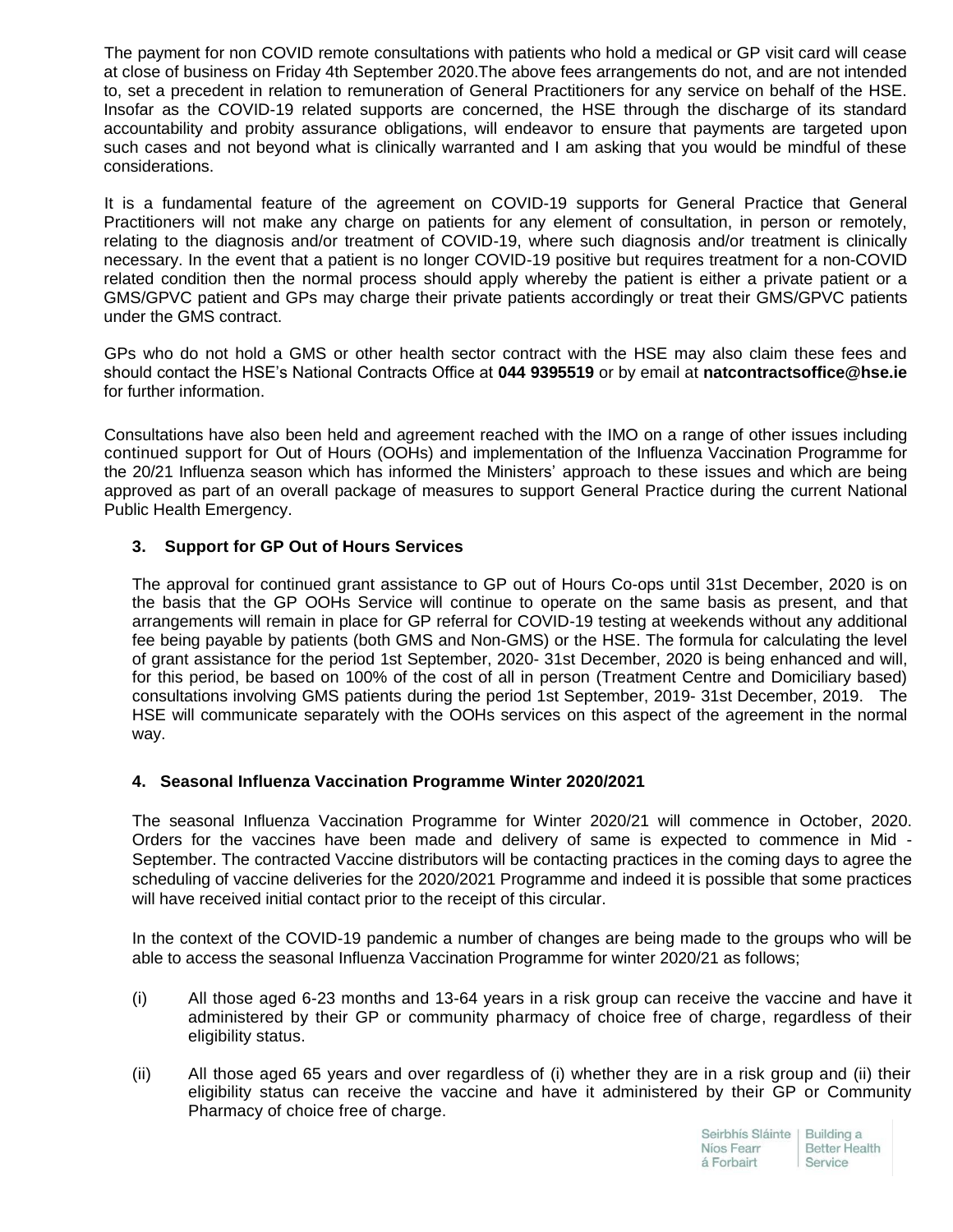(iii) All healthy children aged 2-12 years regardless of (i) whether they are in a risk group and (ii) their eligibility status can receive the vaccine and have it administered by their GP or Community Pharmacy of choice free of charge. Certain children in at risk groups will require a second vaccination and this is also covered and payable as a separate vaccination.

Children aged from 2-12 years should receive the vaccine intra- nasally (LAIV) unless they are contraindicated, while all others will receive it via the usual intra- muscular route (QIV).

Annually, Ireland starts delivering flu vaccine earlier than other EU jurisdictions and it is expected that this will also happen this year as Ireland will receive doses from the first released batches. There has been a short delay in the delivery of the QIV flu vaccine from the manufacturer. This delay is likely to be about two weeks, and it affects all customers, not only Ireland. It is caused by an administrative delay, and not by any issues in the manufacture or quality of the vaccine. In this context, deliveries of the QIV vaccine will be at a similar time as last season commencing in mid-September (provided that no further unforeseen delays occur). As normal it will be a two weekly delivery schedule to GP Practices. Notification of LAIV vaccine availability will be communicated by the National Cold Chain Service (NCSS) and it is anticipated that distribution of vaccine will commence early-mid October. Please include your PCERS Contractor Number with your orders of flu vaccine to NCCS.

The cohort of people to be vaccinated in the Programme is the same as last year for QIV (new cohort 2-12 year old children will get LAIV- nasal vaccine). Influenza vaccines supplied to your practice through the NCSS are only to be administered to the patient groups described above.

Sufficient vaccines have been ordered for the "at risk" groups (including over 65's, pregnant women etc.). We know that circa 40% of vaccines distributed in previous years have been used for non-GMS patients. These non-GMS "at risk" patients will now have the vaccine administered free of charge and the GP will be reimbursed through PCERS for same. In previous years vaccinations administered to this non-GMS "at risk" group was not captured on the uptake reports. This season the uptake report will be comprehensive given the increase in the number of adults and children who are eligible to have the vaccine administered to them free of charge. Future season's vaccine requirements will use information from PCERS based on this season's reports as this will reflect requirements for each GP.

Following consultation with the IMO, the Minister for Health, with the approval of the Minister for Public Expenditure and Reform, has determined, pursuant to Section 42 of the Public Service (Pay and Pensions) Act, 2017, that the following fee rates should apply for the administration of the seasonal Influenza Vaccination Programme for winter 2020/21.

- The existing fee of €15 will be maintained for all QIV Influenza vaccinations, GMS and non-GMS;
- In addition to this, each GP will be eligible for a further payment of €100 for every 10 unique patients to whom he/she administers the QIV Influenza vaccination;
- A fee of €20 will be made available for vaccinations using the (nasal) Live Attenuated Influenza Vaccine (LAIV) for children aged from 2 to 12 years inclusive;
- In addition, each GP will be eligible for a *further payment* of €150 for every 10 unique patients aged from 2 to 12 years inclusive to whom he/she administers the LAIV;
- GPs will continue to be eligible for a payment of  $€28.50$  for administration of a Pneumococcal Polysaccharide Vaccine (PPV) to an eligible individual in the relevant at risk group under the GMS provided that the vaccine is not administered by the GP (or by another GP in the same practice) on the same day as an Influenza vaccine.
- The existing fee of €42.75 will continue to apply for the administration of combined Influenza and PPV vaccinations on the same day by the GP or by the GP concerned and another GP in the same practice. Each such instance of combined influenza and PPV vaccination will count as one for the purpose of calculating the level of *further adult payments (as described above)* that a GP will be eligible to receive

In determining the fee rates for the seasonal Influenza Vaccination Programme for winter 2020/21 the Minister had regard to the expansion of the Vaccination Programme for winter 2020/21, the need to achieve uptake levels, the logistical challenges in delivering the Programme during the COVID-19 pandemic, and the special arrangements